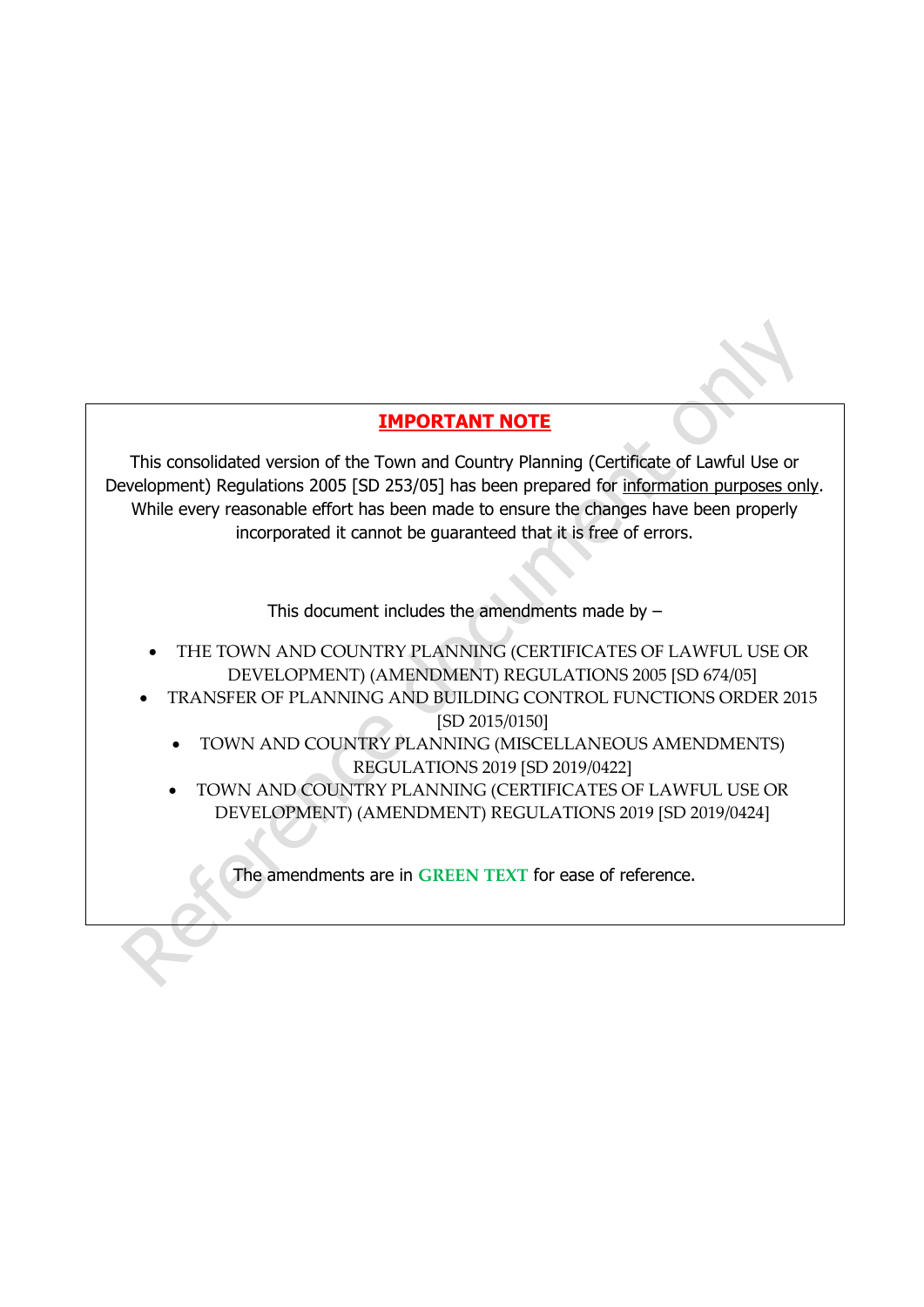## **THE TOWN AND COUNTRY PLANNING ACT 1999**

# **THE TOWN AND COUNTRY PLANNING (CERTIFICATES OF LAWFUL USE OR DEVELOPMENT) REGULATIONS 2005**

*Approved by Tynwald 17th May 2005*

*Coming into operation 1st November 2005*

In exercise of the powers conferred on the Department of Local Government and the <del>Environment '</del>the Department of Environment, Food and Agriculture<sup>ii</sup>-by section 24 of the Town and Country Planning Act 1999, and of all other enabling powers, the following Regulations are hereby made:—

### **1. Citation, commencement and interpretation**

(1) These Regulations may be cited as the Town and Country Planning (Certificates of Lawful Use or Development) Regulations 2005, and, subject to section 44(1) of the Act, shall come into operation on 1st November 2005.

(2) In these Regulations —

"the Act" means the Town and Country Planning Act 1999;

"certificate" means a certificate under section 24(1) of the Act (certificates of lawfulness of existing or proposed use or development);

"use class" means a class of uses to be specified in an Order to be made under section 8 of the Actiii .

"use class" means a class of uses specified in Schedule 4 to the Town and Country (Permitted Development) Order 2005iv . v

"use class" means a class of uses specified in the Town and Country Planning (Use Classes) Order 2019.vi

 $\langle 3 \rangle$  Any –

(a) document, plan, drawing, illustration or other thing required under these Regulations to be given (howsoever expressed) may be given by electronic means provided the intended recipient is able, and willing, to receive it by those means;

(b) plan drawing or illustration given under these Regulations must include a statement setting out its metric scale when printed or reproduced on a particular size of paper (for example "1:100 when printed on A4 paper).<sup>vii</sup>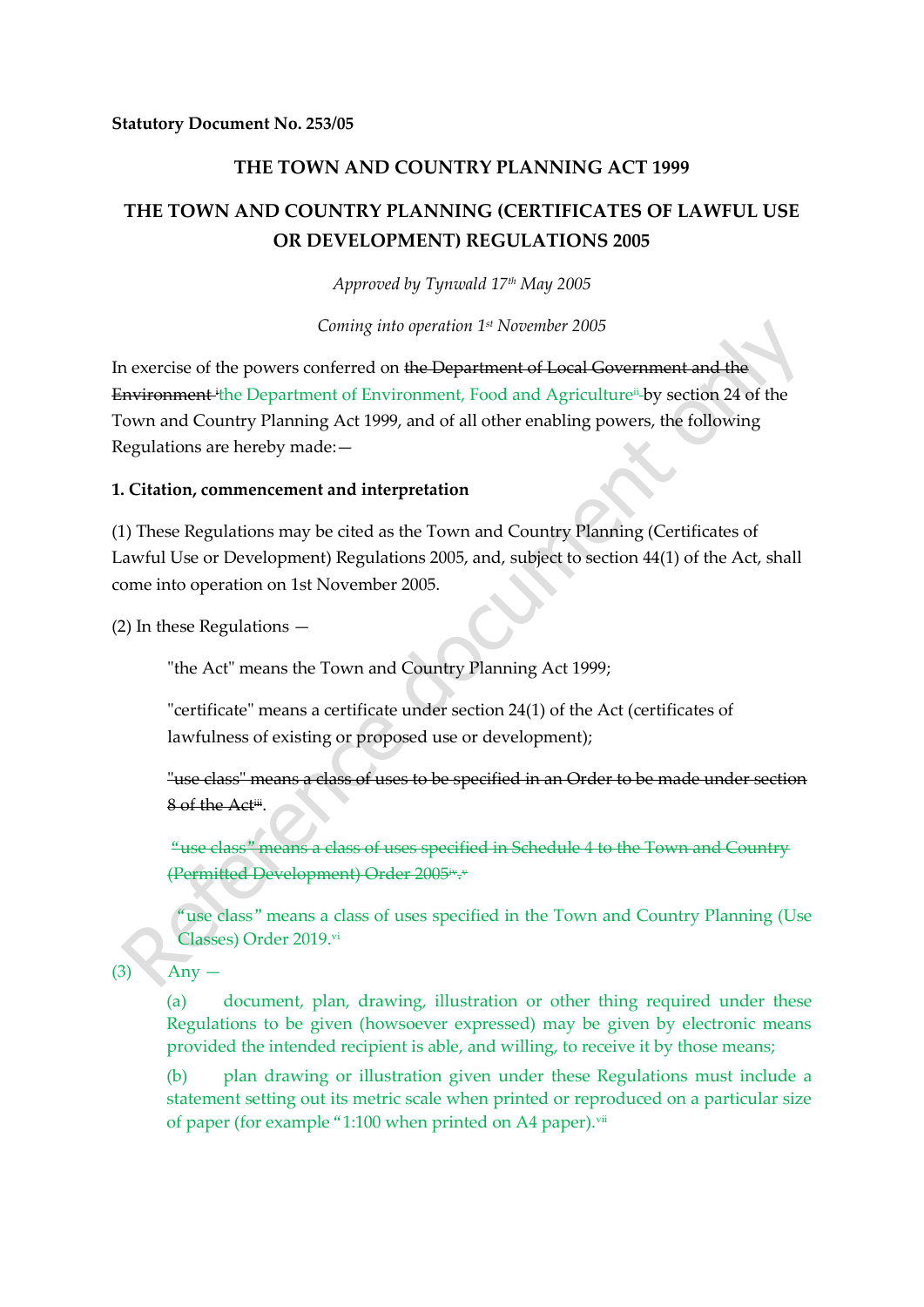## **2. Application for certificate**

(1) An application for a certificate shall —

- (a) be in writing and on an application form supplied by the Departmentviii ,
- (b) specify the land to which it relates,
- (c) describe the use, operations or other matter to which the application relates, and

(d) include the following information —

(i) the paragraph of section 24(1) under which the application is made;

(ii) in the case of an application under section  $24(1)(a)$ , (c) or (e), the date on which the use, operations or other matter began or, in the case of operations carried out without planning approval, the date on which the operations were substantially completed;

(iii) in the case of an application under section  $24(1)(a)$ , the name of any use class which the applicant considers applicable to the use existing at the date of the application;

(iv) in the case of an application under section 24(1)(b), the use of the land at the date of the application (or, when the land is not in use at that date, the purpose for which it was last used) and the name of any use class which the applicant considers applicable to the proposed use;

(v) in the case of an application under section 24(1)(e), sufficient details of the planning approval to enable it to be identified;

(vi) the applicant's reasons, if any, for regarding the use, operations or other matter described in the application as lawful; and

(vii) such other information as the applicant considers to be relevant to the application.

(2) An application for a certificate shall be accompanied by  $-$ 

(a) a plan identifying the land to which the application relates;

(b) such evidence verifying the information included in the application as the applicant can provide; and

(c) a statement setting out the applicant's interest in the land, the name and address of any other person known to the applicant to have an interest in the land and whether any such other person has been notified of the application.<sup>ix</sup> the fee payable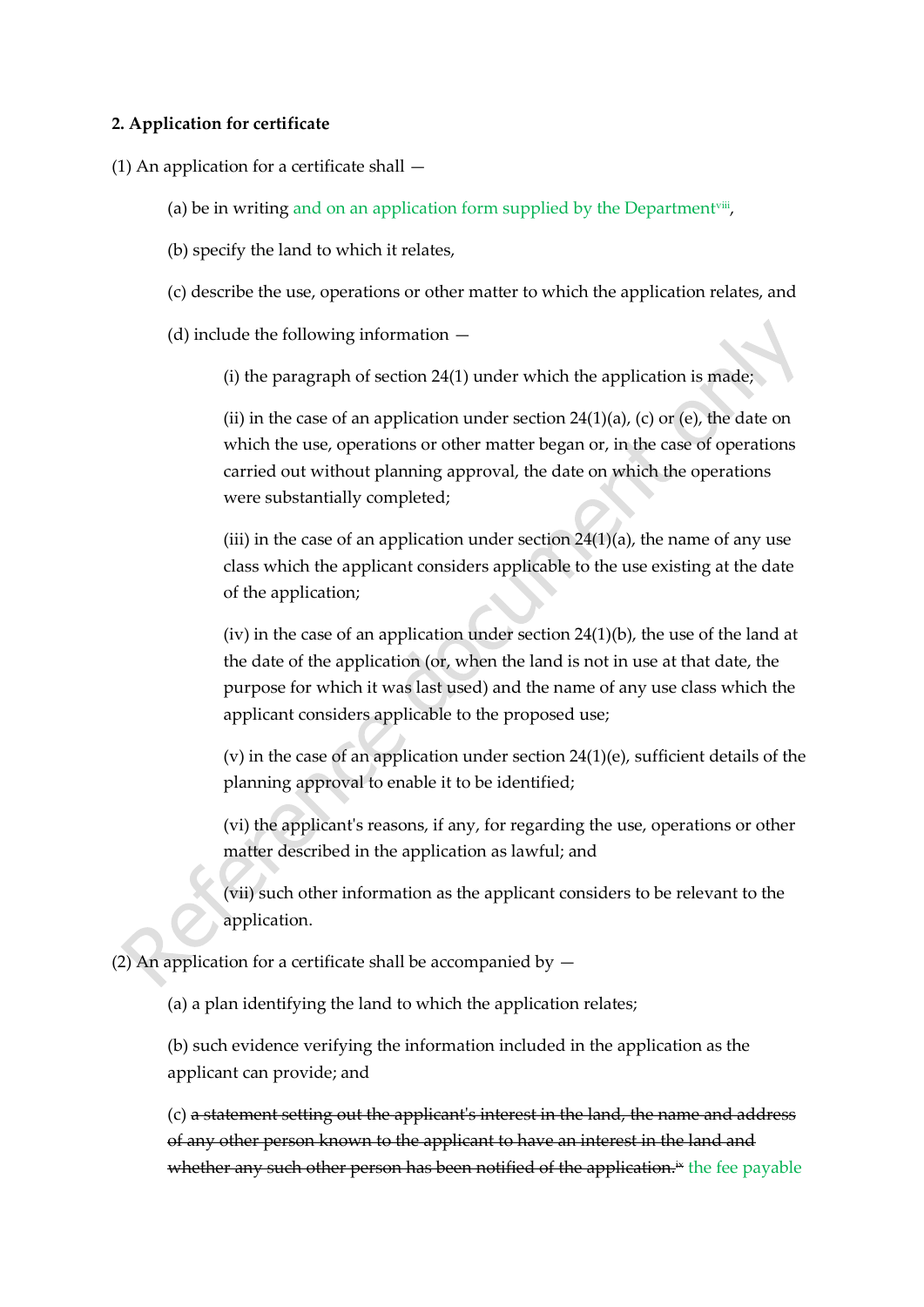for such an application prescribed in an order made by the Department under section 81 of the Interpretation Act 2015.<sup>x</sup>

(3) Where the application specifies 2 or more uses, operations or other matters, the plan which accompanies the application shall indicate to which part of the land each such use, operation or matter relates.

(4) The Department may by notice in writing require the applicant to provide such further information as may be specified to enable it to deal with the application.

## **3. Determination of applications**

(1) The Department shall give notice of an application for a certificate, with a copy of the application, to —

(a) the local authority for the district in which the land the subject of the application is situated, and

(b) any person mentioned in regulation 2(2)(c), stating that the recipient may make written representations to the Department with respect to the application before such date as is specified in the notice (not being less than 21 days after the date on which the notice is given). $*$ 

(1) The Department shall give notice of an application for a certificate to the local authority for the district in which the land which is the subject of the application is situated, stating that the recipient may make written representations to the Department with respect to the application before such date as is specified in the notice (not being less than 21 days after the date on which the notice is given).xii

(2) The Department shall give the applicant written notice of its decision within a period of 8 weeks beginning with —

(a) the end of the period specified in the notices under paragraph (1) relating to the application or, where different periods are specified in different notices under that paragraph, the last of those periods to expire, or

(b) where the Department has directed under regulation 2(4) that further information be provided, the date on which such further information is received by the Department, whichever is last.

(3) Where an application for a certificate is refused, in whole or in part, the notice of decision shall state the Department's reasons for its decision.

## **4. Form of certificate**

A certificate shall be in the form set out in the Schedule.<sup>xiii</sup>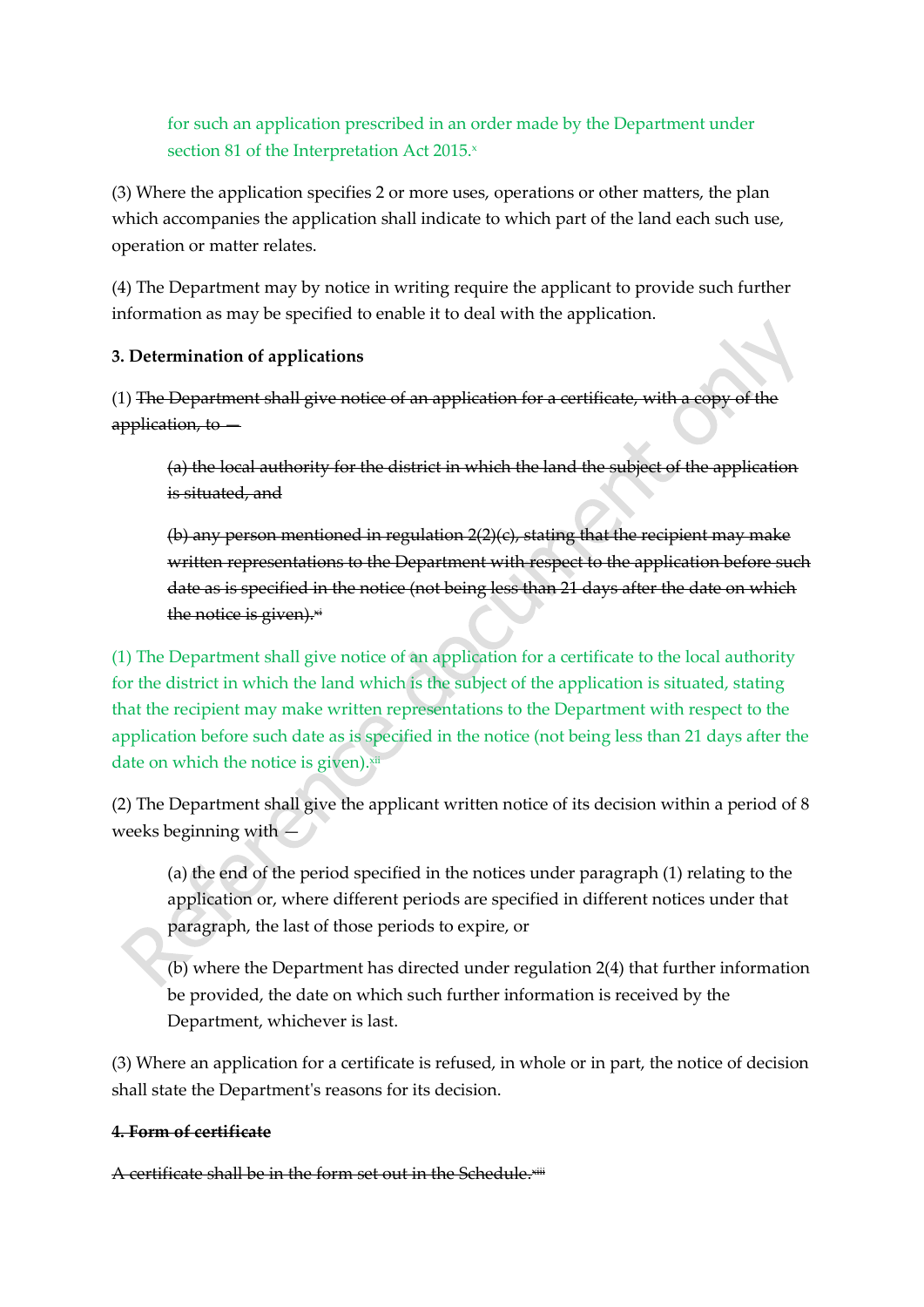## **4. Revocation of certificate**

(1) Where the Department proposes to revoke a certificate issued in accordance with section 24(5) of the Act, it shall, before it revokes the certificate, give notice of that proposal to  $-$ 

(a) the owner of the land affected;

- (b) the occupier of the land affected;
- (c) any other person who will in its opinion be affected by the revocation; and

stating that the recipient may make written representations to the Department with respect to the proposal before such date as is specified in the notice (not being less than 21 days after the date on which the notice is given).

(2) The Department shall give written notice of any revocation under section 24(5) of the Act to every person on whom notice of the proposed revocation was served under paragraph Perchange document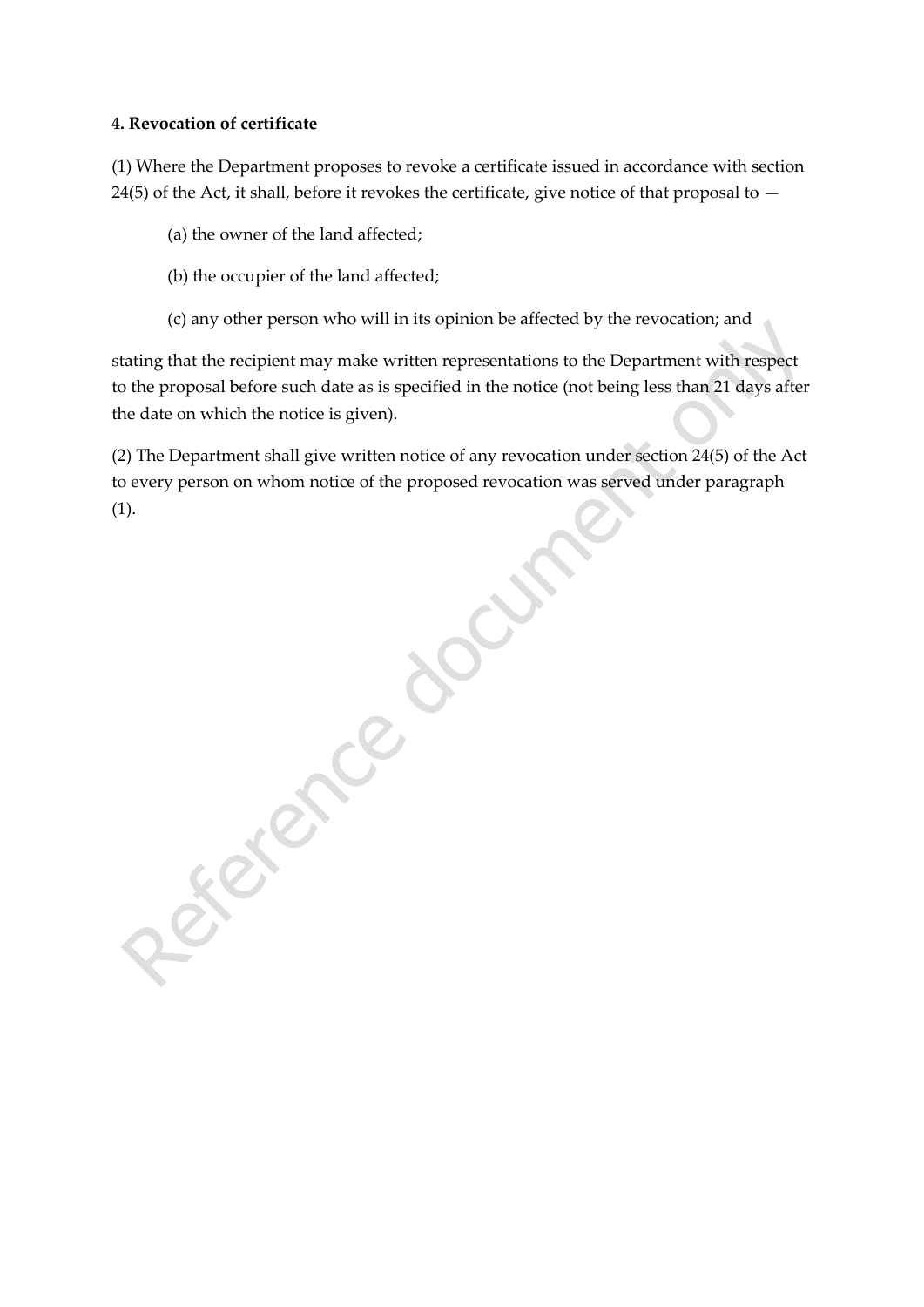#### **SCHEDULE**

#### TOWN AND COUNTRY PLANNING ACT 1999

#### CERTIFICATE OF LAWFUL USE OR DEVELOPMENT

The Department of Local Government and the Environment hereby certifies that on [*date of application*] the [use] [operations] [matter] described in Schedule 1 to this certificate in respect of the land specified in Schedule 2 to this certificate and edged [*colour*] on the plan attached to this certificate, [was] [were] [would have been] lawful within the meaning of section 24 of the Town and Country Planning Act 1999 for the following reason(s):

#### Signed:

on behalf of the Department of Local Government and the Environment

Date:

## Schedule 1

*[full description of use, operations or other matter, if necessary, by reference to details in the application or submitted plans including a reference to the use class, if any, within which the certificated use falls]*

Schedule 2

*[address or location of the land]*

#### **Notes**

1 This certificate is issued solely for the purpose of section 24 of the Town and Country Planning Act 1999.

2 **It certifies that the [use] [operations] [matter] specified in Schedule 1 taking place on** the land described in Schedule 2 [was] [were] [would have been] lawful, on the specified date and, thus, [was not] [were not] [would not have been] liable to enforcement action under section 26 of the 1999 Act on that date.

3 This certificate applies only to the extent of the [use] [operations] [matter] described in Schedule 1 and to the land specified in Schedule 2 and identified on the attached plan. Any [use] [operations] [matter] which [is] [are] materially different from [that] [those] described or which relate[s] to other land may render the owner or occupier liable to enforcement action.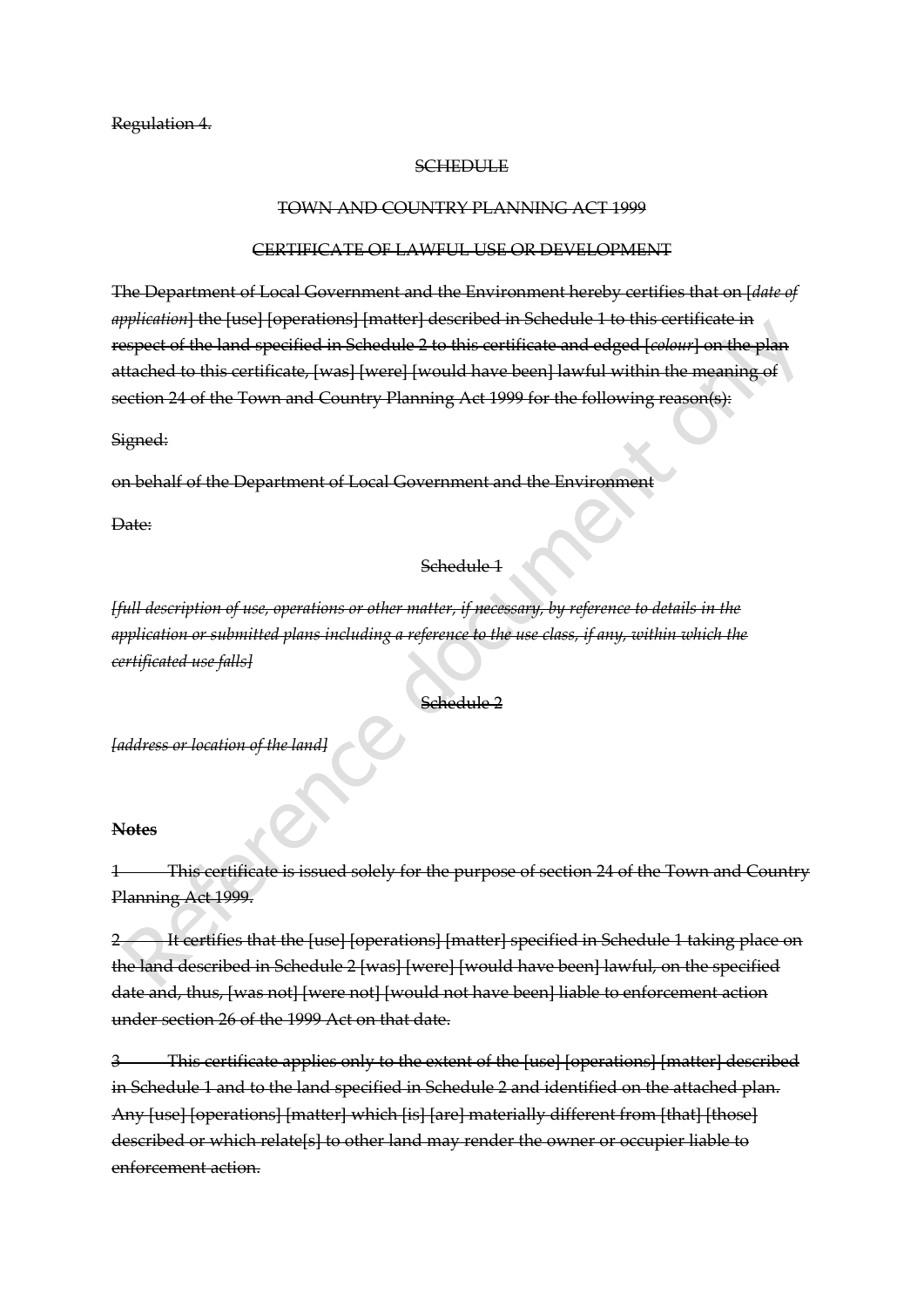[4. The effect of the certificate is also qualified by the proviso in section 24(3) of the 1999 Act, which states that the lawfulness of a described use or operation is only conclusively presumed where there has been no material change, before the use is instituted or the operations begun, in any of the matters relevant to determining such lawfulness.<sup>[xiv</sup>]

MADE 19th April 2005

John Rimington

Minister for Local Government and the Environment<br>Minister for Local Government and the Environment<br>Control Control Control Control Control Control Control Control Control Control Control Control Control Control Control Co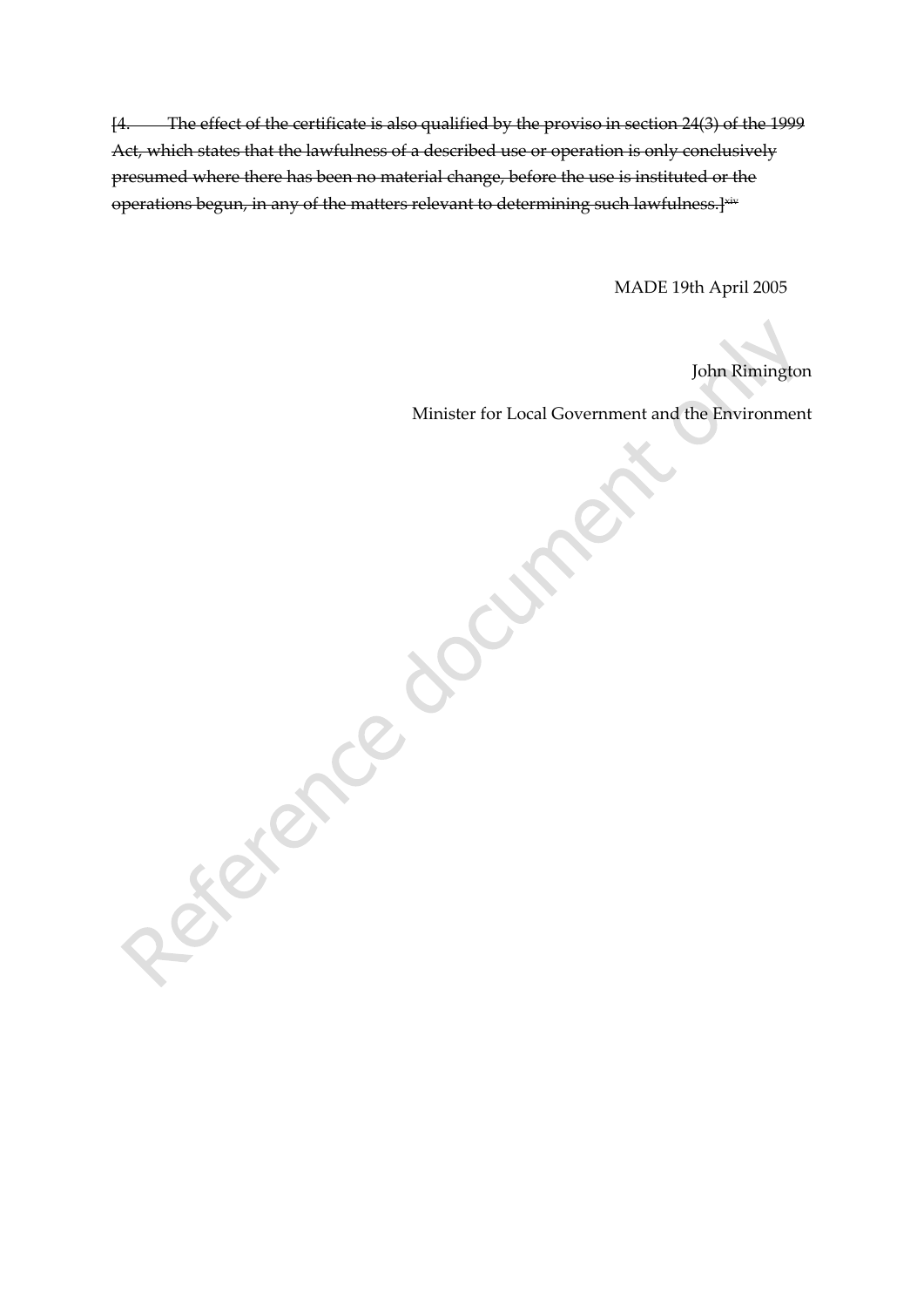### EXPLANATORY NOTE

#### *(This note is not part of the Regulations.)*

These Regulations make provision for applications for, and the issue and revocation of, certificates of lawfulness of an existing or proposed use or development.

Are being

i Substituted by SD No.2015/0150

- ii Inserted by SD No.2015/0150
- iii Substituted by SD 674/05
- $\frac{1}{10}$  Inserted by SD 674/05
- v Substituted by SD 2019/424
- vi Inserted by SD 2019/424
- vii Inserted by SD 2019/0422
- viii Inserted by SD 2019/0422
- ix Substituted by SD 2019/0422
- x Inserted by SD 2019/0422
- $x_i$  Substituted by SD 2019/0422
- <sup>xii</sup> Inserted by SD 2019/0422